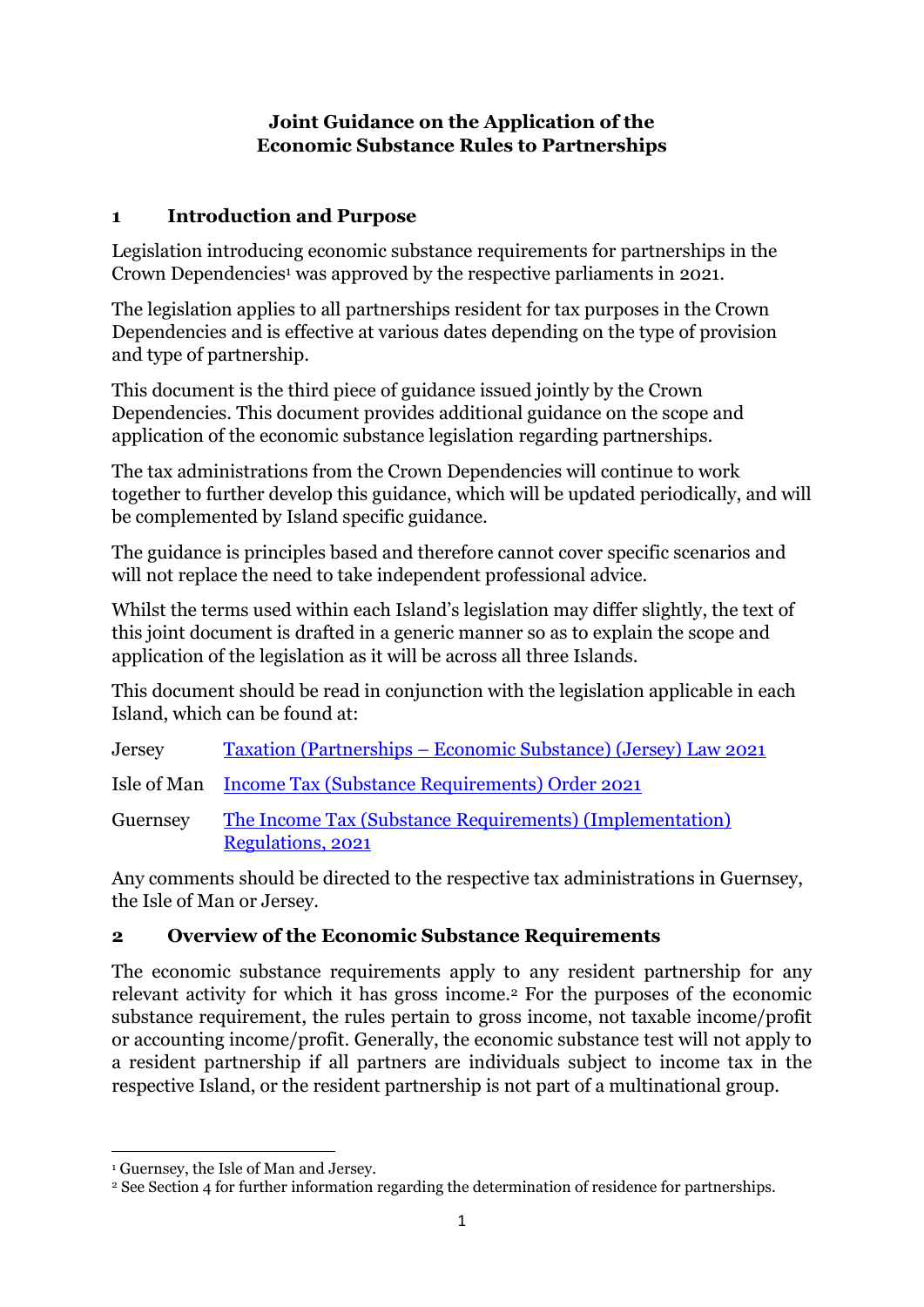If there is any indication that a partnership is seeking to manipulate or artificially suppress its income to avoid being subject to substance requirements, the respective Tax Administrations will take the appropriate action.

The Islands' respective guidance on economic substance requirements for companies, where relevant to the requirements for partnerships, is incorporated by reference.

# **3 Governing Body**

Partnerships will be required to demonstrate that the relevant activity is directed and managed by its "governing body" in the Islands.

The governing body is the person or group of persons responsible for making the partnership's strategic and management decisions, i.e. it has the general supervision of the affairs of the relevant partnership. If that person or group is not able to be identified, then all of the partners in the partnership will be deemed the governing body.

It is expected that any business will need to have meetings of its governing body in line with the levels of activities it conducts, and it is at those meetings that the decisions required to run the business are made.

The governing body should meet in the Island at an adequate frequency given the level of decision making required in respect of the relevant activity. Strategic decisions must be set at those meetings, with the minutes reflecting those decisions, even those where the board considers courses of action and rejects them. The governing body, as a whole, must have the necessary knowledge and expertise to discharge their duties. All minutes and relevant records must be kept in the Island.

If there is evidence that substantive decision making is taking place in any forums, or by any persons, without reference to or without the oversight of the identified governing body, it is unlikely to be accepted that this is the governing body for purposes of the economic substance test.

For a limited partnership, the governing body will be considered to be the board of directors of the body corporate which is the general partner.

For a limited liability partnership, the governing body will be its management committee or team (however constituted) as mandated pursuant to its partnership agreement.

For a general partnership, it will be necessary to have regard for the facts and circumstances of that partnership and its partnership agreement to determine what is the governing body. For example, the partnership may have mandated a group of "senior" partners that are akin to a management committee that for this purpose are considered to be the governing body. In other circumstances, all partners in the partnership may be considered the governing body.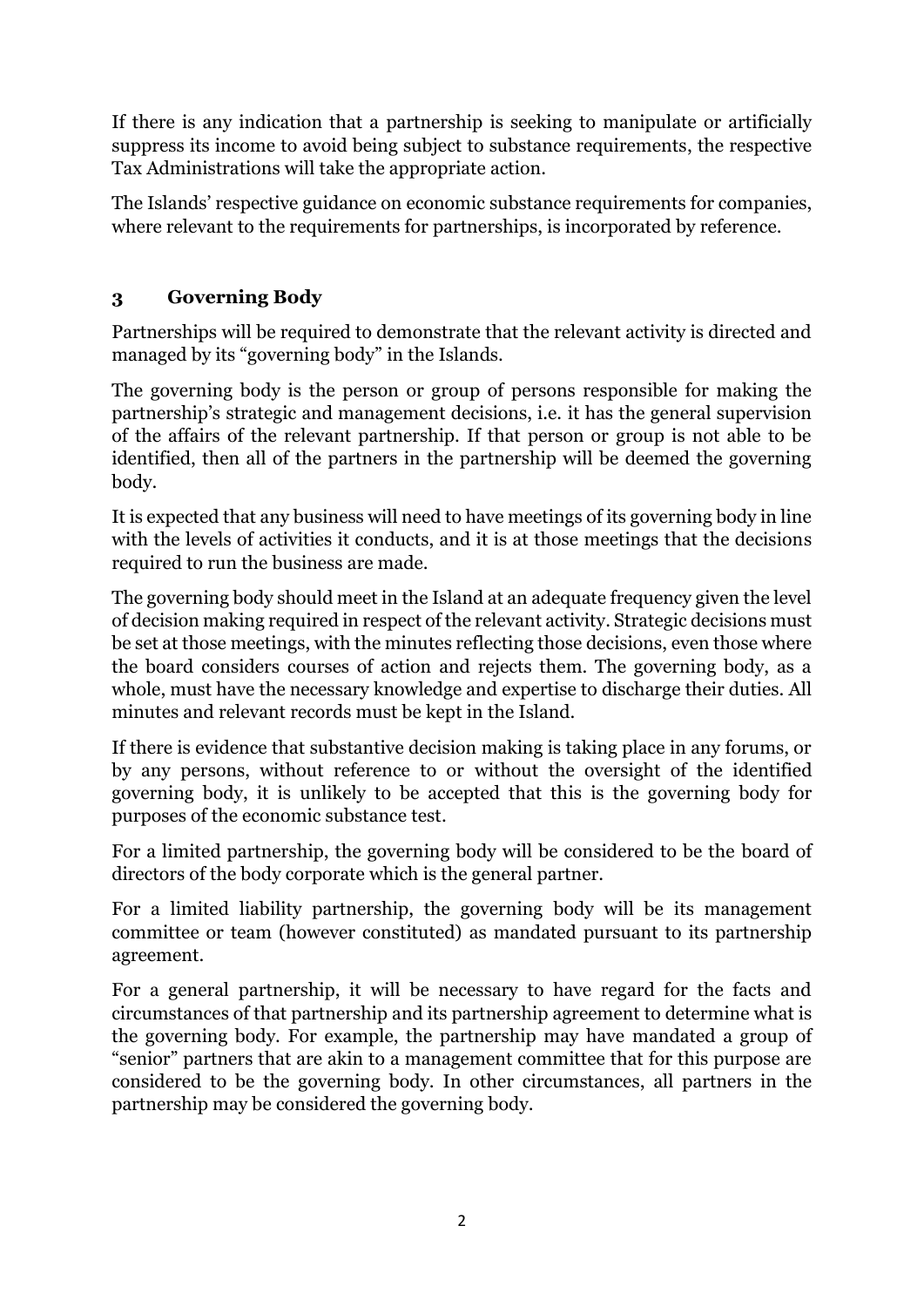For a limited liability company managed by its members, the governing body will be those members; for a limited liability company that has vested its management in another person, the governing body will be that person(s).

# **4 The "Place of Effective Management" Test**

Generally, the Islands' legislation treats a partnership as resident for purposes of the economic substance rules either if it is legally formed in the Island and its place of effective management is not elsewhere, or if it is foreign-formed but has its place of effective management in the Island.

The Islands' legislation follows the OECD guidelines, which notes: "The place of effective management is the place where key management and commercial decisions that are necessary for the conduct of the entity's business as a whole are in substance made."<sup>3</sup>

One additional element allows partnerships to have only one place of effective management at any one time (even if there are multiple places of management).

In essence, a core question being examined is: where is the place that true control and management of the entity occur in conducting its business? The intent is to ascertain where the entity is *actually* managed.

Although there is no one set test, as each situation depends on its particular facts and circumstances, in the majority of cases the form, membership and location of the governing body can be clearly established, usually from the partnership agreement, partnership registers, minutes of meetings, or from the records at the registry, and from this follows the partnership's place of effective management.

*Example 1*

Facts

Limited Partnership AB LLP was established under the Island's Laws. It has under its partnership agreement appointed a single Managing Partner, CD Ltd which was itself incorporated and whose directors meet in the Island. The Board of CD Ltd are considered the Governing Body of AB LLP.

# Analysis

AB LLP's Governing Body, the Board of CD Ltd, meets in the Island to make the strategic decisions, making it a resident partnership. Consequently, it has its place of effective management in the Island.

<sup>3</sup> [Commentary to Article 4 of the OECD Model Tax Convention \(2017\).](https://read.oecd-ilibrary.org/taxation/model-tax-convention-on-income-and-on-capital-condensed-version-2017_mtc_cond-2017-en#page107)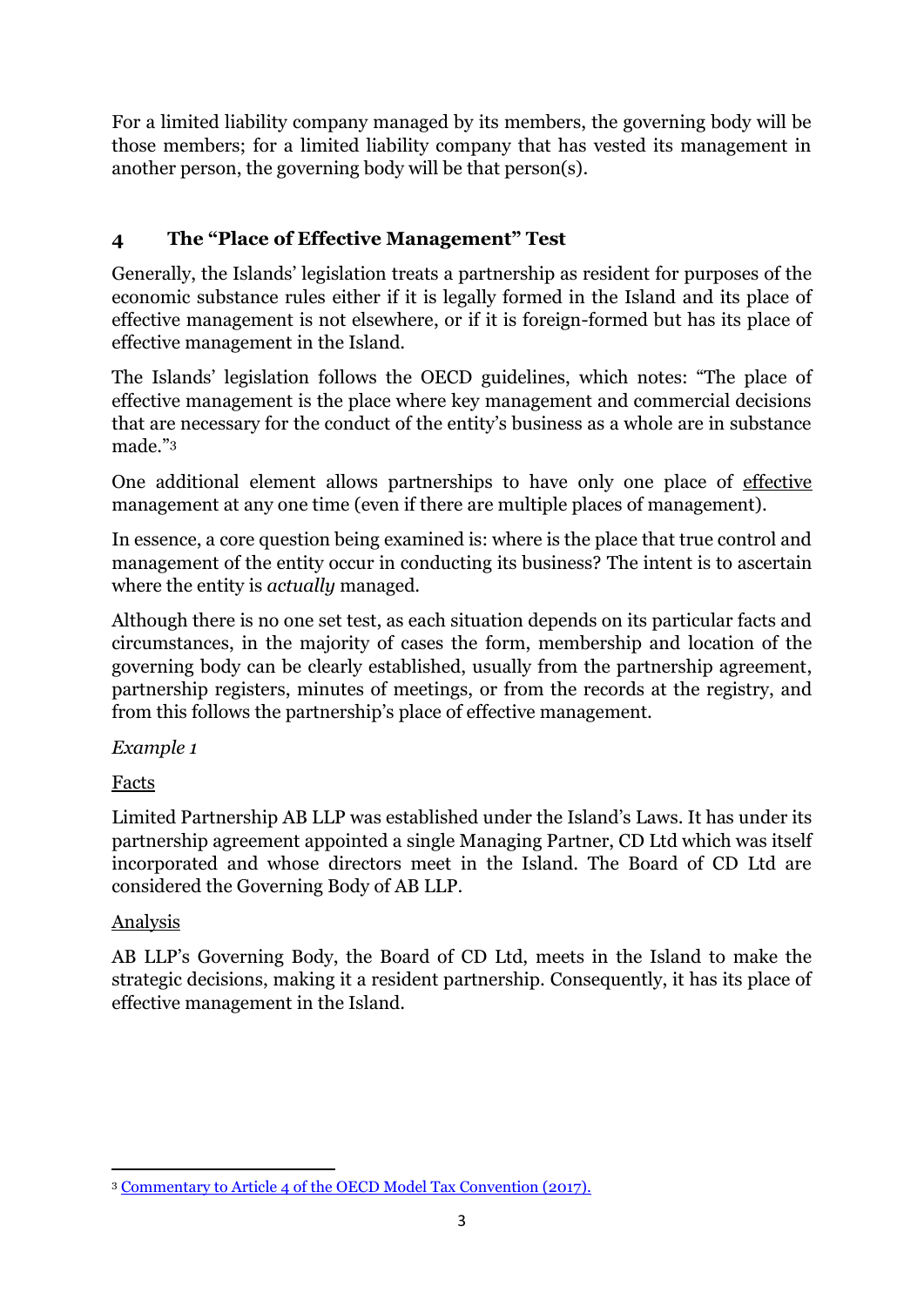### *Example 2*

### Facts

Limited Partnership EF LP was established in an off-island jurisdiction. It has a General Partner, GH Ltd which was itself incorporated and whose directors meet in the Island. The Board of GH Ltd are considered the Governing Body of EF LP.

### Analysis

EF LP's Governing Body, the Board of GH Ltd, meets in the Island to make the strategic decisions, making it a resident partnership. Consequently, it has its place of effective management in the Island.

### *Example 3*

# Facts

Limited Partnership JK LP was established and is registered in the Island. It has a single General Partner, LM Inc., which was incorporated in and operates entirely from the Cayman Islands. The Board of LM Inc. is the Governing Body of JK LP.

### Analysis

As the Board of LM Inc. manage the activities of JK LP from the Cayman Islands, the Island is not considered to be the place of effective management. As the Cayman Islands have substantially similar substance requirements as the Island (and is therefore a qualifying jurisdiction4), JK LP is not a resident partnership for purposes of the economic substance rules.

#### *Example 4*

# Facts

Limited Partnership NO LP was established and is registered in the Island. It has a single General Partner, PQ Inc., which was incorporated in and operates entirely from the USA. The Board of PQ Inc. is the Governing Body of NO LP.

# Analysis

As the Board of PQ Inc. manage the activities of NO LP from the USA, the Island is not considered to be the place of effective management. As the rate of tax in the USA exceeds 10 percent, then the partnership will not be considered a resident partnership in the Island and will not be subject to any economic substance test.

# *Relevant factors in cases of uncertainty*

In some cases, usually with general partnerships and in other situations where there is no clearly mandated governing body, uncertainty as to where a partnership has its place of effective management may arise. The following types of evidence may help demonstrate the correct position:

<sup>4</sup> See Annex 1 for a list of qualifying jurisdictions which have substantially similar substance requirements.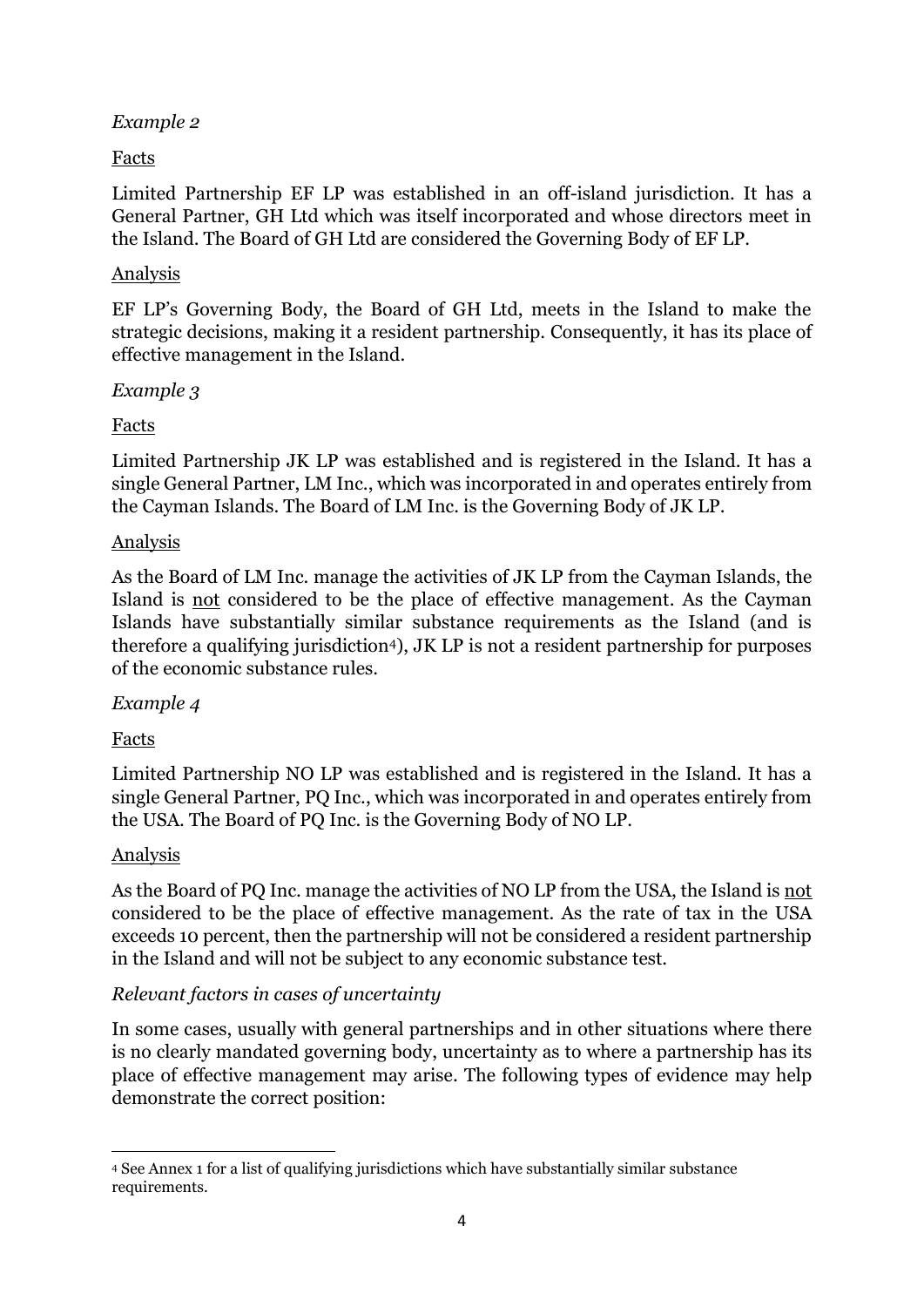- Where the majority of partnership meetings take place (i.e. if there is no mandated governing body)?
- Where the strategic decisions regarding the sale/purchase or dissolution/liquidation of assets takes place?
- Where the partnership has any permanent establishments (if any)?
- Are the partners, particularly those involved in its management, resident in the Island?
- Which jurisdiction's laws govern the legal status of the entity?
- Where are the legal titles/records and accounting records maintained/kept/located?
- If the partnership has a publicly designated headquarters, where is it located?

*Example 5*

#### Facts

Partnership RS, a general partnership, is formed under the laws of Jurisdiction A, with 4 equal-share partners: 2 individual partners (X and Y) are resident in Jurisdiction A, partner B Ltd is a company resident in Jurisdiction B, and the final partner C Ltd is a company resident in Jurisdiction C. The partners hold an annual business meeting at a resort in Jurisdiction D, where the financial statements are reviewed (which are prepared by company staff and audited by an accounting firm, all in Jurisdiction A). RS has small offices in jurisdictions A and B, and the website lists the head office as being in located in Jurisdiction A (being the office which receives mail and legal notices). During the last taxable year, an attractive offer to enter a new venture came up, so an ad hoc meeting was held – the directors of C Ltd joined the call from Jurisdiction C, with all of the other partners, including the directors of B Ltd, participating from the head office in Jurisdiction A. In previous years where there were ad hoc partnership meetings, these always took place in Jurisdiction A.

#### Analysis

- Where the majority of partnership meetings take place? [ D & **A** ]
- Where key relevant strategic decisions takes place? [ D & **A** ]
- Where the partnership has any permanent establishments (if any)?  $[B & A]$
- Where are the partners resident? [ B, C, majority **A** ]
- Which jurisdiction's laws govern the legal status of the entity? [ **A** ]
- Where are the legal titles/records and accounting records maintained/kept/located? [ **A** ]
- If the partnership has a publicly designated headquarters, where is it located? [ **A** ]

In this scenario, there seem to be multiple possible places of management of the partnership, yet there can only be one place of effective management. Based on the facts above, it is determined that RS's place of effective management is in Jurisdiction A.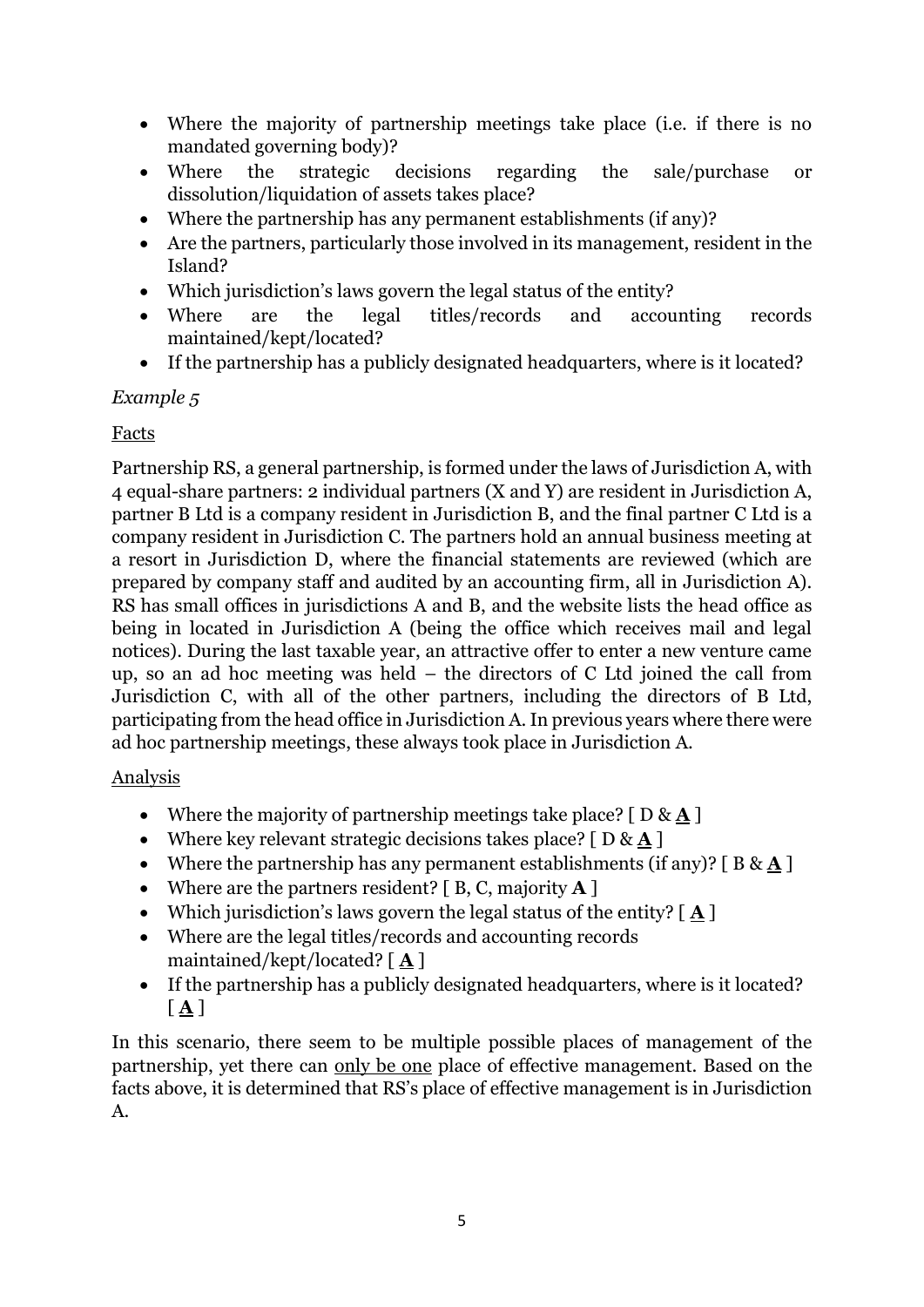#### **5 Exemptions**

A partnership is not required to satisfy the economic substance test if it is eligible for one of two exemptions which apply where:

- 1. all of the partners are individuals and subject to income tax in the Island in respect of their share of the profits of the partnership ('individual exemption'); or
- 2. the partnership is not part of a multi-national group and carries out its activities<sup>5</sup> in the Island ('domestic exemption').

As with companies, the Collective Investment Vehicle (CIV) exemption will also apply to partnerships.<sup>6</sup>

The legislation in each Island includes definitions of certain terms used within the individual exemption and the domestic exemption as well as the specific text of the exemptions, and these must be read in conjunction with this guidance.

Each jurisdiction also uses a different term to define a multi-national group; however, in general a multi-national group is a collection of enterprises (which are not all tax resident in the same jurisdiction) that are required to prepare consolidated financial statements, in accordance with international accounting standards.

Unlike the definition of an MNE Group for the purpose of Country-by-Country reporting there is no specified turnover threshold; the group is simply comprised of one or more enterprises that are tax resident in different jurisdictions.

A partnership will be considered to carry out its activities from the fixed place of business/premises through which the trade or business is carried on.

For limited partnerships, only the general partner is permitted to conduct activity of the limited partnership7. The limited partnership will be considered to carry out its activities from the fixed place of business/premises through which the general partners trade or business activities are carried on.

Performing services for the benefit of the resident partnership (for example meeting with a bank outside the Island to agree more favourable lending terms), rather than a customer, are not considered part of the partnership's activities in this context.

#### *Example 1 – Domestic Exemption*

The Shipping Limited Partnership operates ships in international traffic and falls within the relevant activity of 'shipping'. The general partner conducts the partnership's entire activity within the Island from the general partner's premises in the Island and has no premises elsewhere and does not conduct any other activity for the limited partnership.

<sup>5</sup> See Taxation (Partnerships – Economic Substance) (Jersey) Law 202-, Art. 7(4)-(5).

<sup>6</sup> To the extent that a fund and fund manager is not one and the same entity.

<sup>7</sup> Tax administrations of the Islands consider that any partner, in their capacity as a partner, participating in any relevant activities would be a general partner.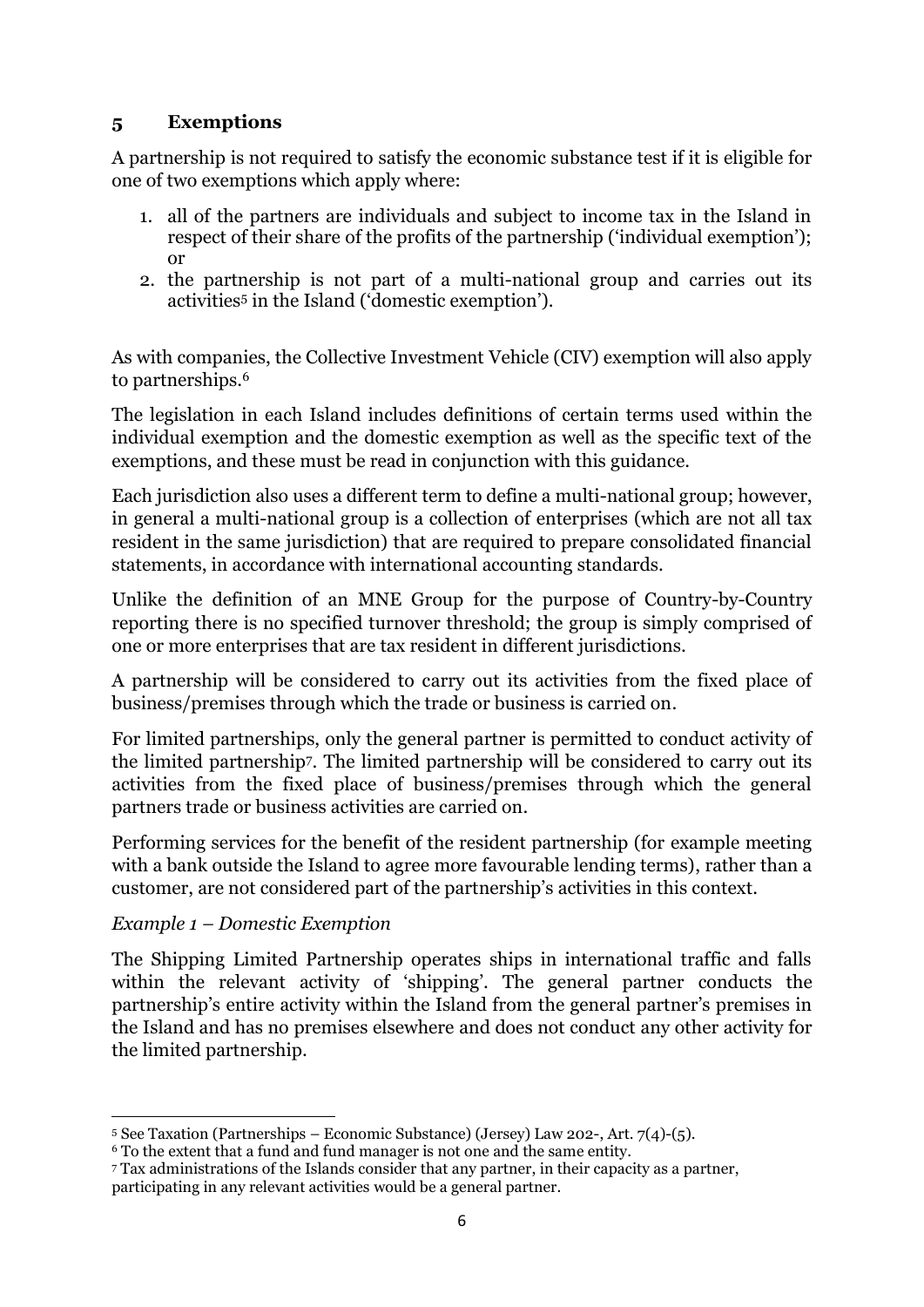It has four partners, all of which are companies. The general partner is resident in the Island, two limited partners are resident in the US, and one limited partner is resident in Germany. The Shipping Limited Partnership is not a member of a multinational group.

The Shipping Limited Partnership is eligible for the domestic exemption as it is not part of a multi-national group and because the general partner carries out all of its activities in the Island, and so consequently the partnership will not be required to satisfy the economic substance test.

### *Example 2 – Individual Exemption*

The Loan Partnership advances loans carrying a commercial rate of interest, and so falls within the relevant activity of 'finance and leasing'. It conducts some activity within the Island from its premises in the Island, and some activity from premises outside the Island.

It has three partners; all three are Island resident individuals.

The Loan Partnership is eligible for the individual exemption during the financial period because all of its partners are individuals, who are subject to tax in the Island in respect of their share of profits, and so the partnership will not be required to satisfy the economic substance test.

#### *Example 3 – No Exemption*

The Container Limited Partnership acting through its general partner operates ships in international traffic and falls within the relevant activity of 'shipping'. The general partner conducts some of the partnership's activities within the Island from its premises in the Island, and a significant proportion of its activity from premises outside the Island.

It has four partners; all are companies. The general partner is resident in the Island (and conducts its board meetings on the Island), two limited partners are resident in the US, and one limited partner is resident in Germany. The Container Limited Partnership is not part of a MNE group.

The Container Limited Partnership is not eligible for the individual exemption arising from having individual partners as all of the partners are companies.

Furthermore, although the Container Limited Partnership is not part of a multinational group, it conducts a significant proportion of its activities outside the Island, making it ineligible for the domestic exemption. Thus, it will be required to demonstrate that it satisfies the economic substance test.

# *Example 4 – Domestic Exemption*

Financing Limited Partnership (that was established and registered in the Island) is part of a private equity structure and receives income from carrying on the relevant activity of "financing and leasing".

The partnership's general partner Fin GP Ltd is both incorporated and managed and controlled (through its board of directors) in the Island, conducting the partnership's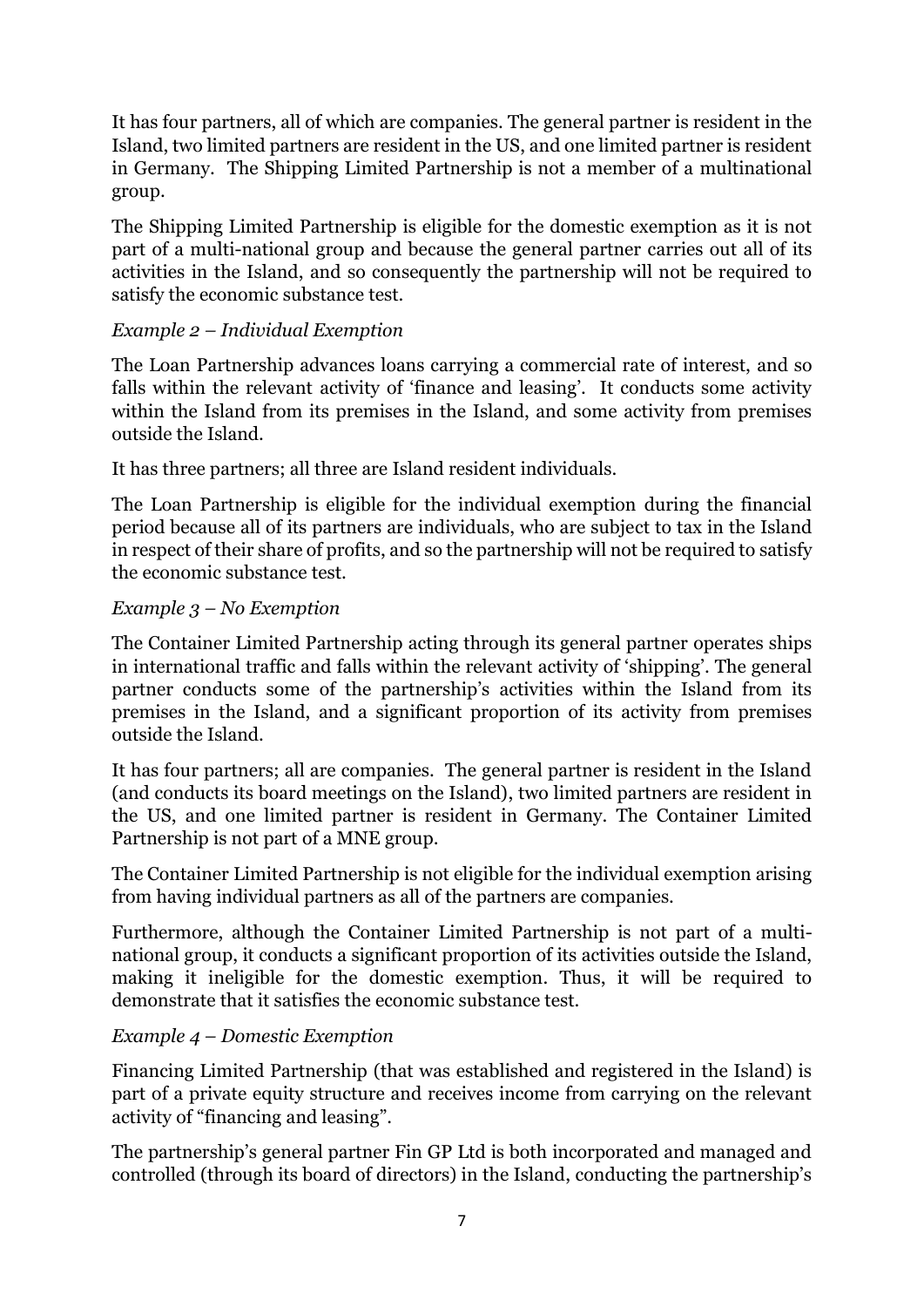activities from the general partner's premises on the Island. The general partner does conduct some activities in the UK, such as meeting with banks to agree favourable lending terms.

Under applicable accounting standards (which may include IFRS), Financing Limited Partnership would not be required to be consolidated (e.g. it instead uses fair value accounting under IFRS10).

As the financing activities are conducted in the Island and the partnership is not part of a multinational group (as it is not required to be consolidated), it is eligible for the domestic exemption.

# **6 Other Issues**

For clarification, under the economic substance test there is a requirement to demonstrate certain elements in each Island, such as adequate qualified employees, which includes all substance in the Islands used in the relevant activity.<sup>8</sup> For example, qualified employees would cover those working for:

- the partnership.
- the governing body, including a general partner, or any other partners,
- or for persons to whom activities have been outsourced,

provided those duties are performed or held in the Island.

This guidance document should also be read in conjunction with the following Island laws, as the intent is that the application of rules for the economic substance test to partnerships should be, where relevant, consistent with the similar rules applicable to companies:

- Taxation (Companies [Economic Substance\) \(Jersey\) Law 2019 amended](https://www.jerseylaw.je/laws/enacted/Pages/L-03-2019.aspx)
- [www.gov.gg/economicsubstance](http://www.gov.gg/economicsubstance)
- [www.gov.im/categories/tax-vat-and-your-money/income-tax-and-national](http://www.gov.im/categories/tax-vat-and-your-money/income-tax-and-national-insurance/economic-substance/)[insurance/economic-substance/](http://www.gov.im/categories/tax-vat-and-your-money/income-tax-and-national-insurance/economic-substance/)

<sup>8</sup> See the specific legislation in place in each Island, as there are different elements required in each jurisdiction.